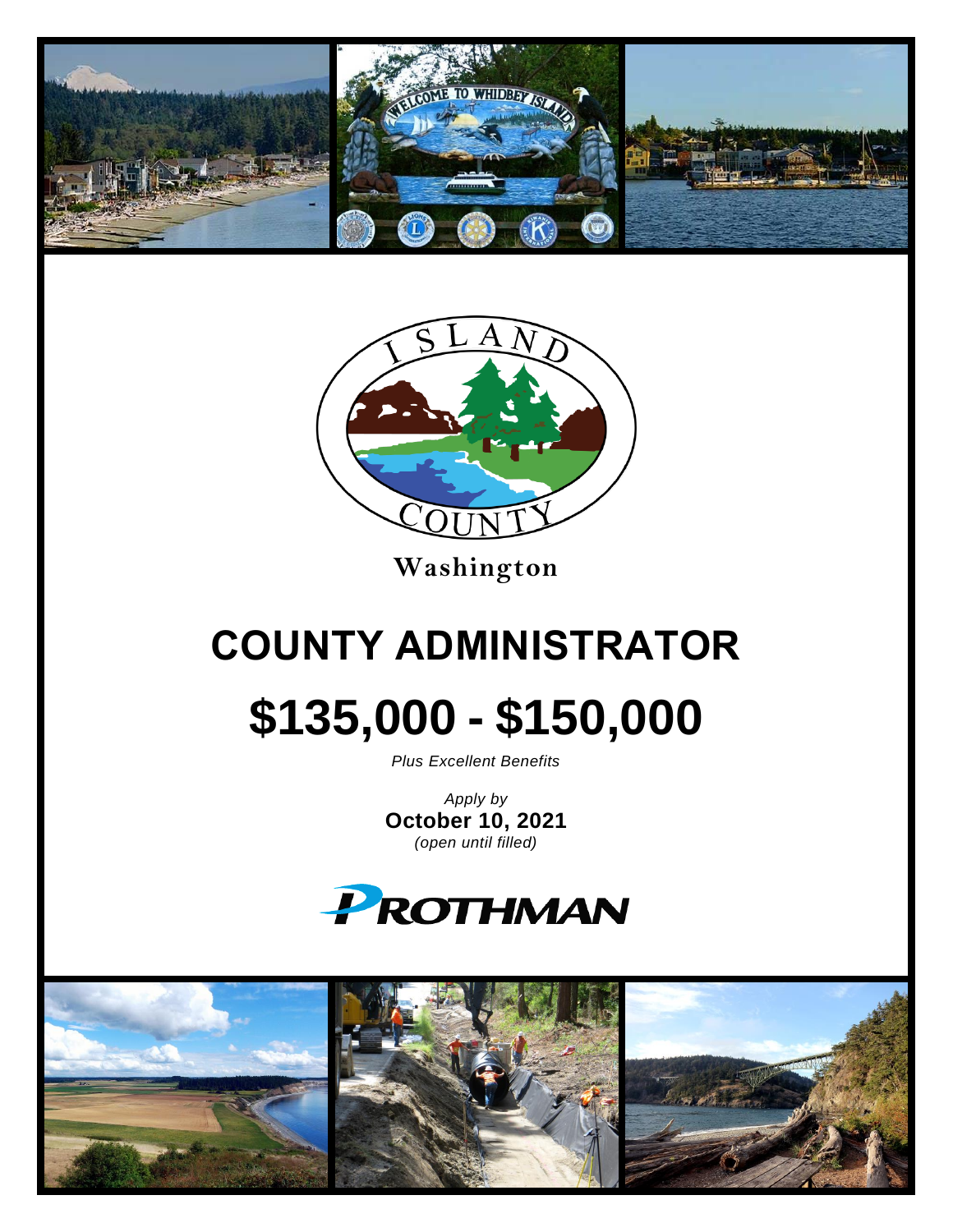# **I S L A ND C O U N T Y , W A ♦ C O U N T Y A D M I N I S T R A T O R**

## **WHY APPLY?**



Located in the Puget Sound, just 2 hours north of Seattle and less than 2 hours south of the Canadian border, Island County offers residents breathtaking views of the Puget

Sound and the Olympic Mountains, unspoiled hills, uncrowded Puget Sound shoreline, and wildlife in evergreen forests, along with bald eagles and blue herons on the beaches. Island County offers the right candidate an excellent career opportunity while working with a dedicated and knowledgeable team to provide excellent customer service and vision to a vibrant and appreciative community.

## **THE REGION**

Home to more than 85,000 residents, Island County consists of Whidbey and Camano Islands, covering a combined 517 square miles. Communities within Island County's boundaries include Oak Harbor, Coupeville, Langley, Freeland, Clinton, and Camano Island. The largest city in Island County is Oak Harbor with a population of just over 23,000. The county seat is Coupeville on Whidbey Island, Washington.

Coupeville is located in the middle of scenic Ebey's National Historic Reserve. Surrounded by Puget Sound and accessible by bridge or ferry, Whidbey Islanders enjoy views of the Olympic Peninsula to the west and the spectacular Cascade Mountain range dominated by Mount Baker to the east. In 1852, Boston sea captain, Thomas Coupe, filed for land rights on Penn Cove at the present site of the town that bears his name. This makes Coupeville the second-oldest town in Washington.

The surrounding Island offers everything from peaceful rural neighborhoods to the urbanized areas of Oak Harbor and Naval Air Station Whidbey. On the water's edge of Penn Cove, Coupeville is full of historical significance, with many Victorian homes designated as National Historic Landmarks and equally famous long running community festivals. The people of Central Whidbey Island are as diverse as the surrounding environment. Locals and visitors to Central Whidbey enjoy hiking, camping, kayaking, shoreline salmon fishing, kite flying and even biking in the Tour de Whidbey.

Camano Island is located south of the San Juan Islands between Whidbey Island and the mainland. The body of water separating Whidbey and Camano is called Saratoga Passage. There are about 17,000 permanent residents living on Camano Island and the population swells by several thousands in the summer. Camano Island is a close-knit community with a number of small restaurants, a handful of country-style grocery stores, bed and breakfast facilities, intriguing fine art galleries and two State Parks. There are two elementary schools located on Camano Island, and five elementary schools, four middle schools and three high schools on Whidbey Island. Whidbey Island is also home to a branch of the Skagit Valley Community College.

## **THE COUNTY**

Island County is led by a three-member Board of Commissioners elected from three districts to staggered four-year terms. The county operates with 441.5 full time employees spread over more than 20 departments and has a 2021 operating budget of \$100.3 million.

The departments include Assessor, Auditor, Budget, County Clerk, County Commissioners, Coroner, District Court, Facilities Management, General Services Administration, Human Resources, Human Services, Information Technology, Juvenile Court Services, Planning and Community Development, Prosecuting Attorney, Public Health, Public Works, Sheriff including Corrections, Superior Court, and Treasurer.

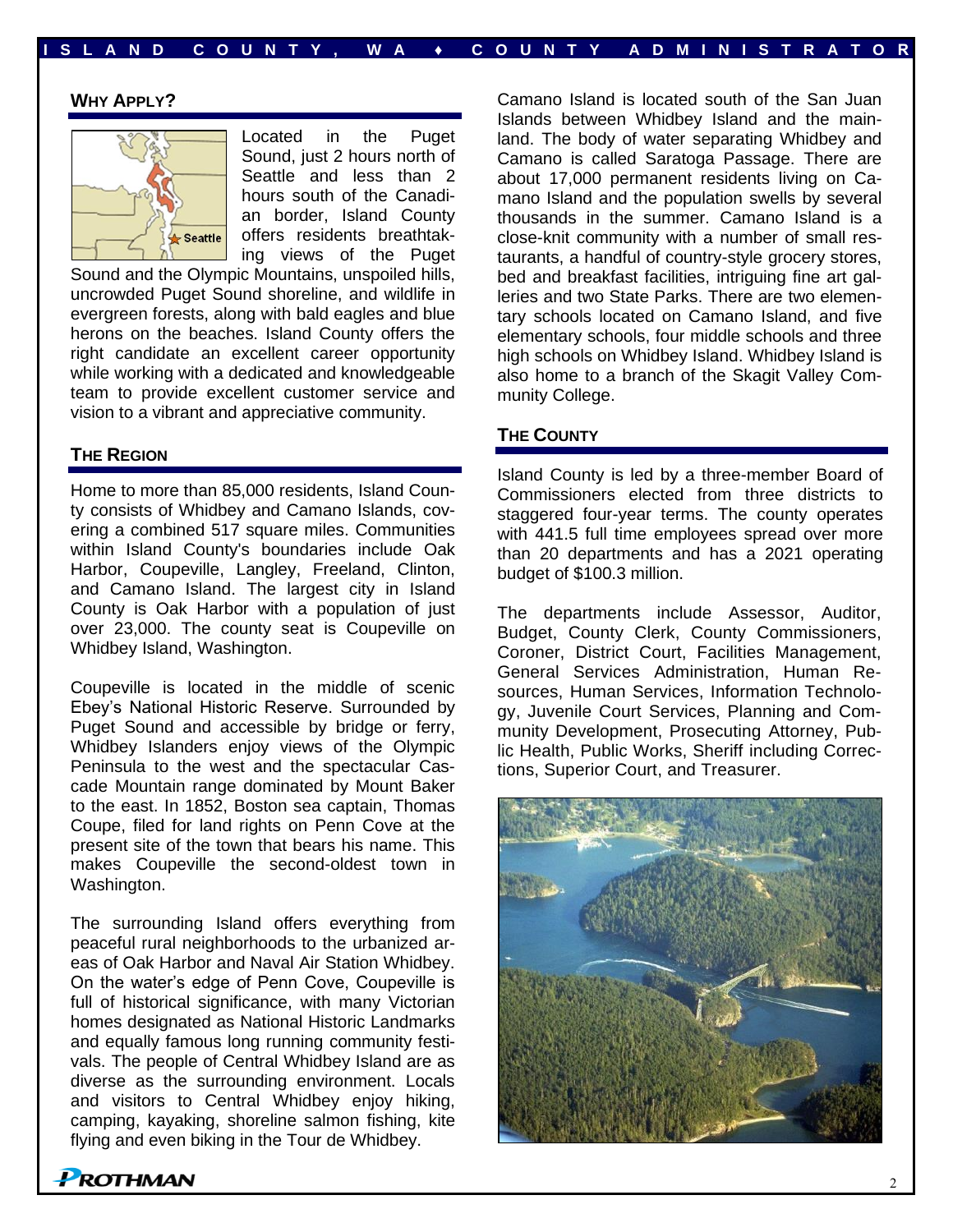#### **THE POSITION**

Under the direction of the Board of Island County Commissioners, the County Administrator plans, organizes and coordinates the management of executive and administrative functions in coordination with and as assigned by the Board of Island County Commissioners. This position provides organizational leadership and direction to Department Heads of Island County and is accountable for the efficient and effective performance of those departments, including establishing expected outcomes and results and evaluating those results along with the Board of County Commissioners. The County hiring a County Administrator is a big change for the Board and the organization. This refined position will need the skills to facilitate the Commissioners and Department heads through this change and be able to build a cohesive executive management team. This position will have the opportunity to create the roles and responsibilities of the position with the instituting Board. To view a full job description and the full responsibilities of the position, please view the attachment found [here.](https://prothman.com/JobFiles/2903/County%20Administrator%20Job%20Description.pdf)

## **THE IDEAL CANDIDATE**

The County is seeking a public sector professional who is comfortable working with the County Commission's delegated authority and sharing administrative duties with an active full time Board. The Board is looking for a talented administrator, with high emotional intelligence able to provide consistent management guidance to all county departments and facilitate the day-to-day operation of the organization. This individual will provide advice and recommendations to the Board regarding high level administrative decisions such as hiring and dismissal of department directors. The new position of County Administrator represents a significant change to the County organization. The successful candidate will be capable of assisting the Board, department directors, other elected officials as well as the public in feeling comfortable with this new role. This person will be noted for building trust with the Board as well as enhancing communication and consensus. The successful candidate will bring excellent interpersonal skills and will be a cheerleader for change. The Board will continue to be the public face of the County while the new county administrator will be focused on completing the Board's annual work plan and will be a champion for equity and inclusion.

#### **EDUCATION AND EXPERIENCE**

**I S L A ND C O U N T Y , W A ♦ C O U N T Y A D M I N I S T R A T O R**

A bachelor's degree from an accredited college or university, and five (5) or more years of demonstrated progressively responsible managerial and supervisory experience with executive level decision making in government is required. A master's degree or higher is preferred. Equivalent private sector experience may be substituted for the above requirements. The ideal candidate will have demonstrated experience in public sector budgeting and financial management, and experience in oversight of administrative programs and ability to manage in a complex, rapidly changing environment. Any combination of relevant education and experience that demonstrates a candidate's ability to perform the essential duties and responsibilities will be considered.



#### **Necessary Knowledge, Skills and Abilities:**

➢ Knowledge of State and local government budgeting and fiscal management policies and procedures; personnel management; management analysis and planning techniques.

➢ Ability to analyze and evaluate complex operations which affect management and budget; conduct management surveys and studies.

➢ Communicate effectively and establish and maintain working relationships with a wide variety of people.

 $\triangleright$  Effective leadership and decision-making skills, and ability to build and lead high functioning teams.

 $\triangleright$  Excellent written and oral skills.